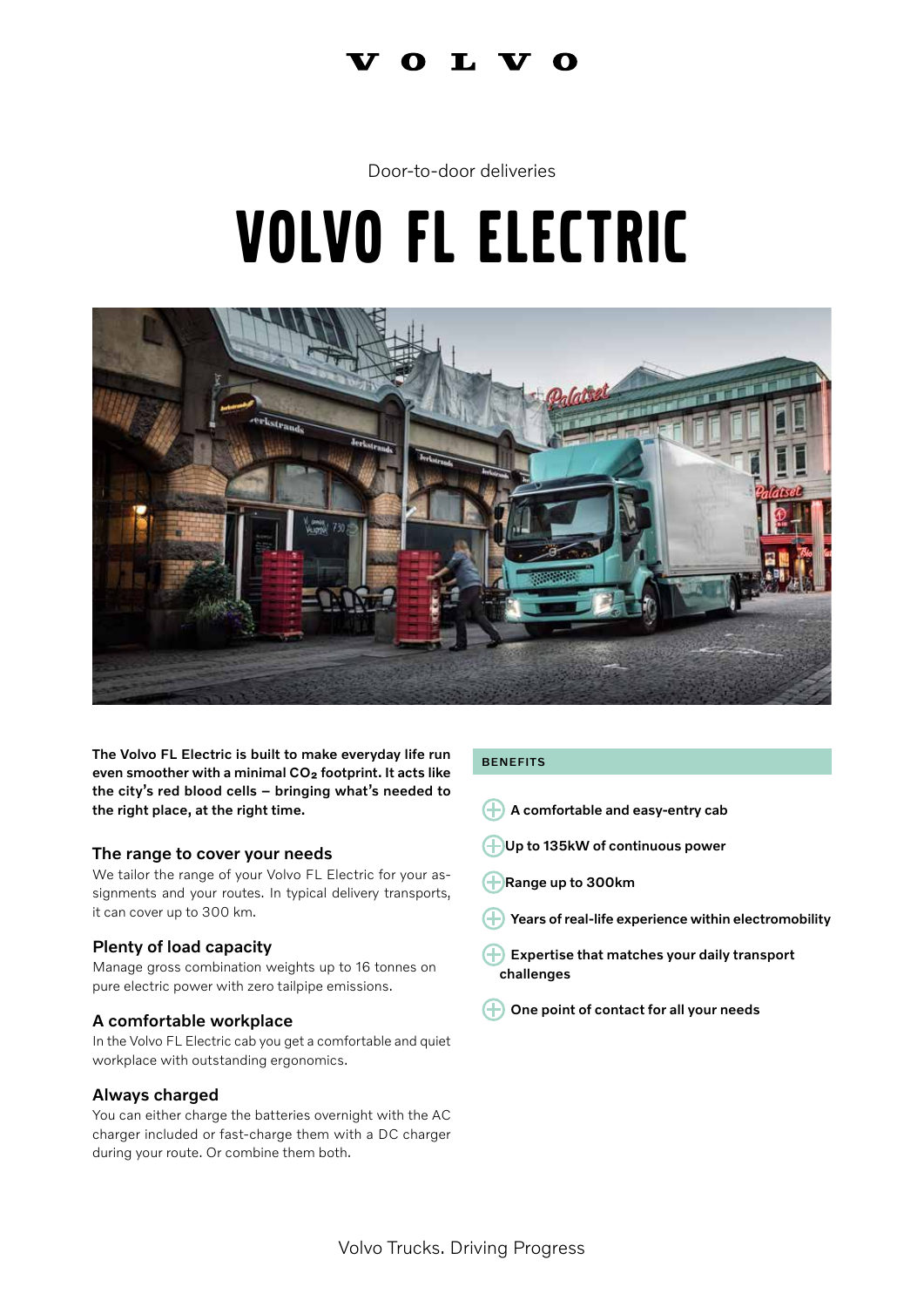# Т.





## Options for a fast build

Numerous specification options make your Volvo FL Electric quick and easy to prep for any type of superstructure. The electronic Bodybuilder Module is simple to use, while Volvo Bodybuilder Instructions provide online access to all the technical drawings and wiring diagrams needed. Everything to fine-tune your operation.

#### Battery capacity

Depending on your range needs and your chassis specs, you can get your Volvo FL Electric with three to six battery packs. It gives you a useable energy storage of 200–395 kWh.

#### State-of-the-art cabs

You can choose between two different cab sizes for your Volvo FL Electric. They both offer easy entry, excellent visibility and great comfort for long work days. As with all Volvo trucks, these cabs are tested under the most extreme conditions.

### Your electric driveline

The electric driveline utilises an electric motor and a 2-speed gearbox to use the energy in the most efficient way. It means you have access to up to 135 kW of continuous power and an instant torque that makes driving easy.

#### Stay in charge

With every electric Volvo truck, we include an AC wall box designed for overnight charging. Based on your operation, we'll help you with a setup to meet your charging needs And if you need higher-capacity charging, we'll provide guidance to find a solution that suits you.

#### Services for your uptime

The Volvo FL Electric is made to help you keep your promises. Our Volvo Gold Service Contract covers your complete truck giving you access to everything you need to secure you uptime. In case of an unplanned standstill, Volvo Action Service means access to 24/7 roadside assistance.

#### Fleet management

Our productivity services let you monitor your fleet in relation to energy used, position and driver times.

### VOLVO FL ELECTRIC

Axle Configurations: Rigid: 4×2. Both axles are air suspended.

Cab: Day cab, short sleeper cab.

Gross Combination Weight: Up to 16 tonnes.

Battery capacity: 200–395 kWh, 3–6 batteries.

Range: Up to 300 km.

Charging time (full charge): 11 h with AC charging and 2 h with DC charging.

Driveline: Single electric motor, 2-speed gearbox.

Performance: Up to 135kW continuous power.

Applications: Suitability for body-work. Electric PTO.



volvotrucks.com/electrictrucks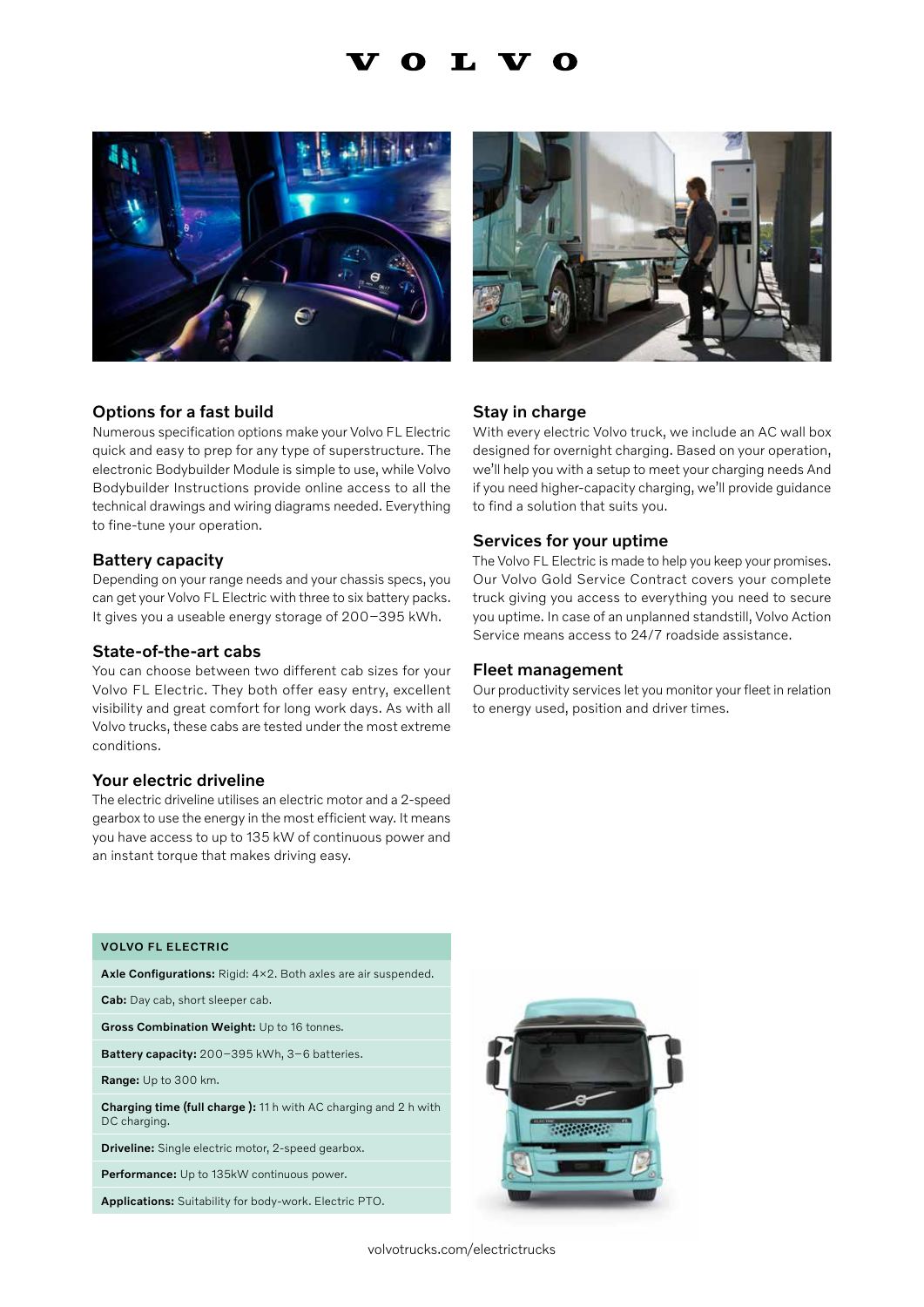# $0<sub>L</sub> V<sub>O</sub>$

# Compact but capacious

# Volvo FE electric



The Volvo FE Electric is built to make everyday life run even smoother with a minimal CO<sub>2</sub> footprint. It's a compact yet powerful solution for waste collection, light construction or making deliveries in the city.

# The range to cover your needs

We tailor the range of your Volvo FE Electric for your assignments and your routes. In typical cargo delivery transports, it covers a range up to 200km.

# Plenty of load capacity

Manage gross combination weights up to 23 tonnes on pure electric power with zero tailpipe emissions.

# A comfortable workplace

Regardless of which of the four available cabs you choose, you get a comfortable and quiet workplace with outstanding ergonomics. If your operations include moving in and out of the cab frequently, there's a convenient low entry cab option.

# Always charged

You can either charge the batteries overnight with the AC charger included or fast-charge them with a DC charger during your route. Or combine them both.

### BENEFITS

- $\bigoplus$  Four easy-entry cab options
- Up to 225kW of continuous power
- Range up to 200km
- Years of real-life experience within electromobility
- Expertise that matches your daily transport challenges
- One point of contact for all your needs